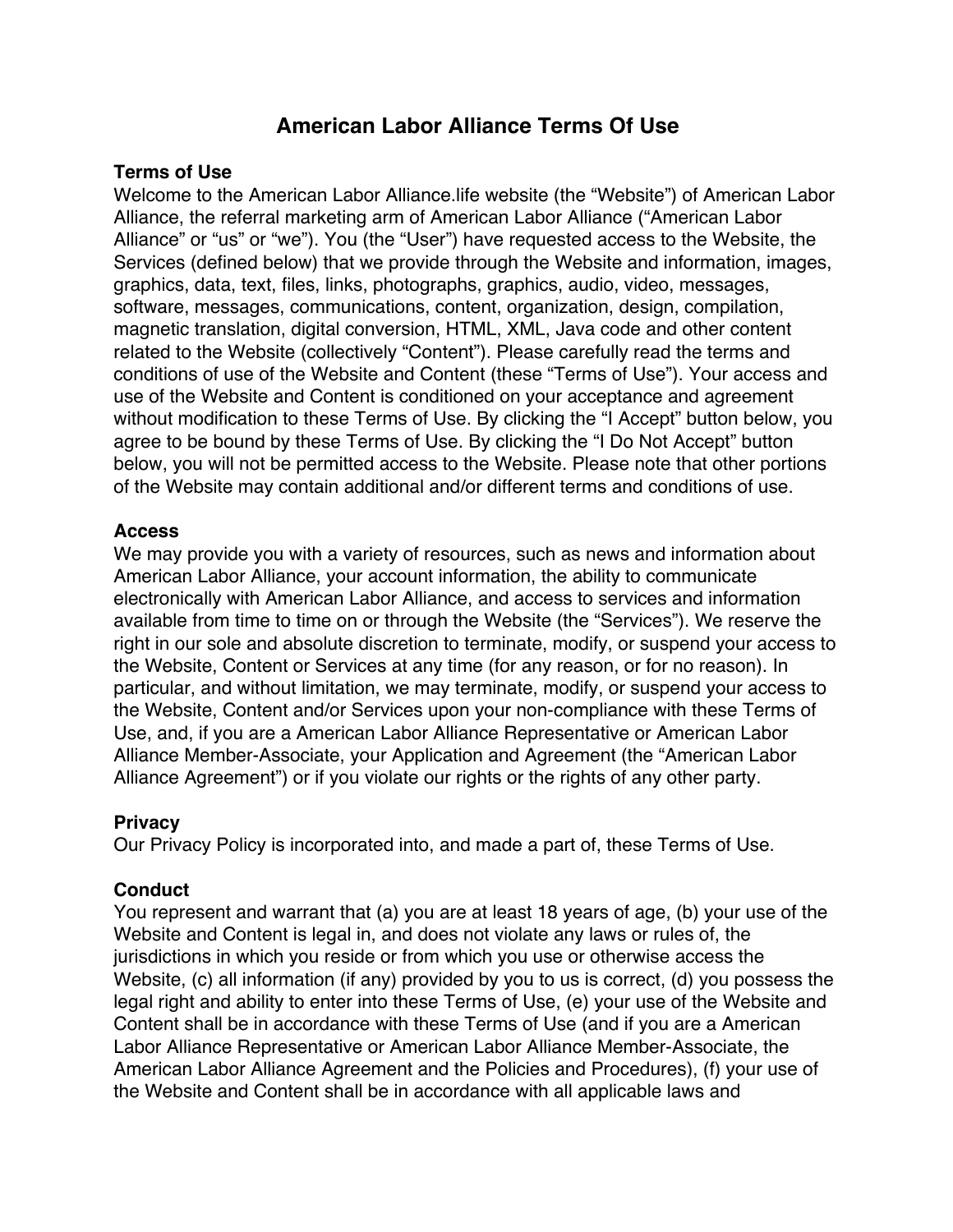regulations, (g) you are capable of assuming, and do assume, any risks related to the use of the Website and Content, and (h) you understand and accept the terms, conditions and risks relating to the use of the Website and Content. You may not copy, transmit, distribute, sell or publish any or all of the Website, Content or Services, without our prior, express and written consent. In your use of the Content, such as printing it, you may not remove or alter, or cause to be removed or altered, any notice, mark, or legend in or on the Content, including, but not limited to, copyright notices, trademarks, and disclaimers. You may not create derivative works of the Website or Content. In connection with your access to, and/or use of, the Website and Content, you agree not to: (i) Use the Website, Content or Services, in whole or in part, except as expressly provided in these Terms of Use or use the Website or Content for any purpose that is unlawful, immoral, or prohibited by these Terms of Use or any applicable local, state, or federal law, rule, or regulation; (ii) Use the Website, Content or Services in any manner that could damage, disable, overburden, or impair the Website, Content or Services, or interfere with any other party's use and enjoyment of the Website, Content or Services; (iii) Obtain, or attempt to obtain, any materials, information, or other Content through any means not intentionally made available or provided for through the Website; (iv) Circumvent, or attempt to circumvent, any security feature of the Website; (v) Modify, delete, decompile, disassemble or reverse engineer the Website, Content or Services in any way whatsoever; (vi) Upload, e-mail or otherwise transmit to or through the Website or Services, any advertising, promotional, or other unauthorized communication, including, without limitation, "junk mail," "surveys," unsolicited e-mail, "spam," "chain letters," or "pyramid schemes"; (vii) Upload, post, email, or otherwise transmit any material that contains "trojan horses," "worms," software viruses, or any other computer code, files, or programs designed to or that might interrupt, destroy, interfere or limit the functionality of the Website, Content or Services, or any computer software or hardware or telecommunications equipment; (viii) Use any automated means, including, but not limited to, electronic "spiders," "robots," or "crawlers," to download data from any of our databases; or (ix) Incorporate data from any of our databases into any emails or other "white pages" products or services, whether browser-based, based on proprietary clientside applications, or web-based, without our prior, express and written consent.

# **Intellectual Property Rights**

Unless otherwise indicated, our Website and Content are property of American Labor Alliance, its affiliates, its licensors or other third parties and are protected under applicable copyright, trademark, patent, and other intellectual property rights and laws. Except as specifically allowed in these Terms of Use, the copying, redistribution, use, or publication by you of the Content is strictly prohibited. No ownership or other interest or license in or to any patent, copyright, trademark, trade secret and other intellectual property rights or to the Content are being granted, assigned or transferred in these Terms of Use or by reason of your access to, and use of, the Website, Content or Services.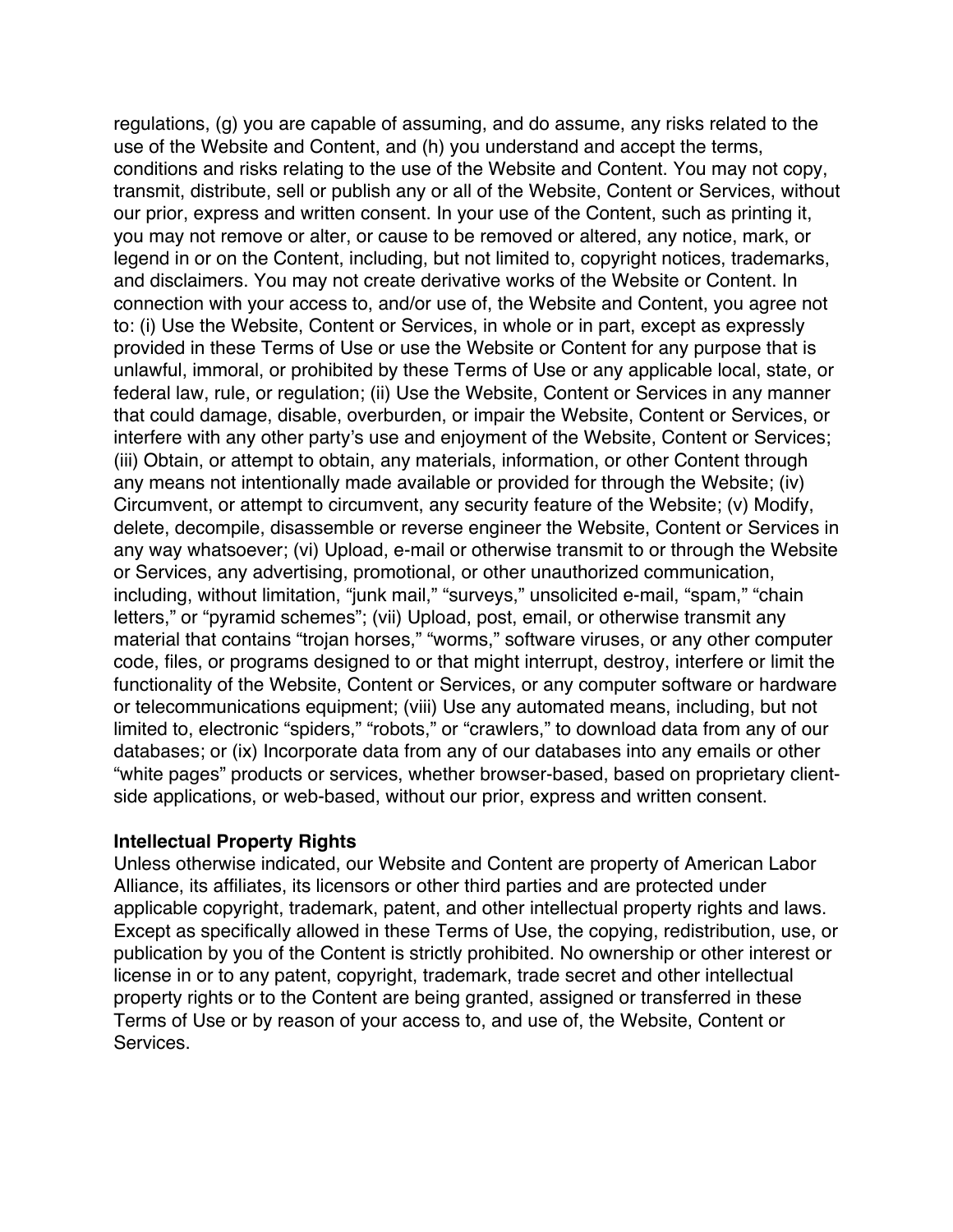All trademarks, service marks, trade names and copyrights displayed on the Website or in the Content are proprietary to us or their respective owners. You acquire no rights or licenses in or to any trademarks, service marks, trade names or copyrights displayed on the Website. Access to the Website and Content, and use of our Services, are being provided for your business use only. You may not reproduce, republish, distribute, assign, sublicense, retransmit, sell, or prepare derivative works of the Website or Content, or resell or make our Services available to others. All rights in and to the Website and our Content not expressly granted in these Terms of Use remain in us or in our licensors.

# **Confidential and Proprietary Information**

During the course of your use of the Website, you may have access to information which is confidential and proprietary to us or our suppliers, licensors, or other similar entities. The term "Proprietary Information" means any information or material which is proprietary and confidential to us or our suppliers, licensors or other similar entities, and includes any of the following information and material licensed, owned or developed by any such party or its agents: business records and plans; business information; product formulation and specifications; marketing plans and strategies; financial statements; distributor lists and information, genealogies, compensation plans and financial information, customer lists and records; technical information; inventions; product design; information; services; pricing structure; discounts; computer programs and listings; source code and/or object code; software; and any other such proprietary information. You understand and acknowledge that the Proprietary Information is owned, obtained or licensed by us or our suppliers, licensors, or other similar entities, by the investment of significant time, effort and expense, and that the Proprietary Information is a valuable, special and unique asset of ours or our suppliers, licensors, or other similar entities, which provides us with a significant competitive advantage. Therefore, you must hold in confidence and not disclose the Proprietary Information to any person or entity without our prior written consent. You shall be liable for any and all breaches of Terms of Use and any unauthorized use or disclosure of Proprietary Information. If you become compelled by applicable law, regulation or legal process to disclose any of the Proprietary Information, you shall promptly provide us with notice in order for us to seek a protective order or other appropriate remedy. Further, if you become compelled to disclose any of the Proprietary Information, you must disclose only that portion of the Proprietary Information you are legally required to disclose as confirmed by a legal opinion of your counsel at your expense. Upon our request, you shall return all materials containing Proprietary Information.

# **Indemnification**

You shall indemnify, defend, and hold us, our affiliates and our licensors, owners, officers, directors, employees, subcontractors, information providers, suppliers, attorneys, agents, parents, subsidiaries and affiliated entities, and the owners, officers, directors, employees, subcontractors, attorneys, agents, parents, subsidiaries and affiliated entities of each of them (collectively, "our Affiliated Parties") harmless from any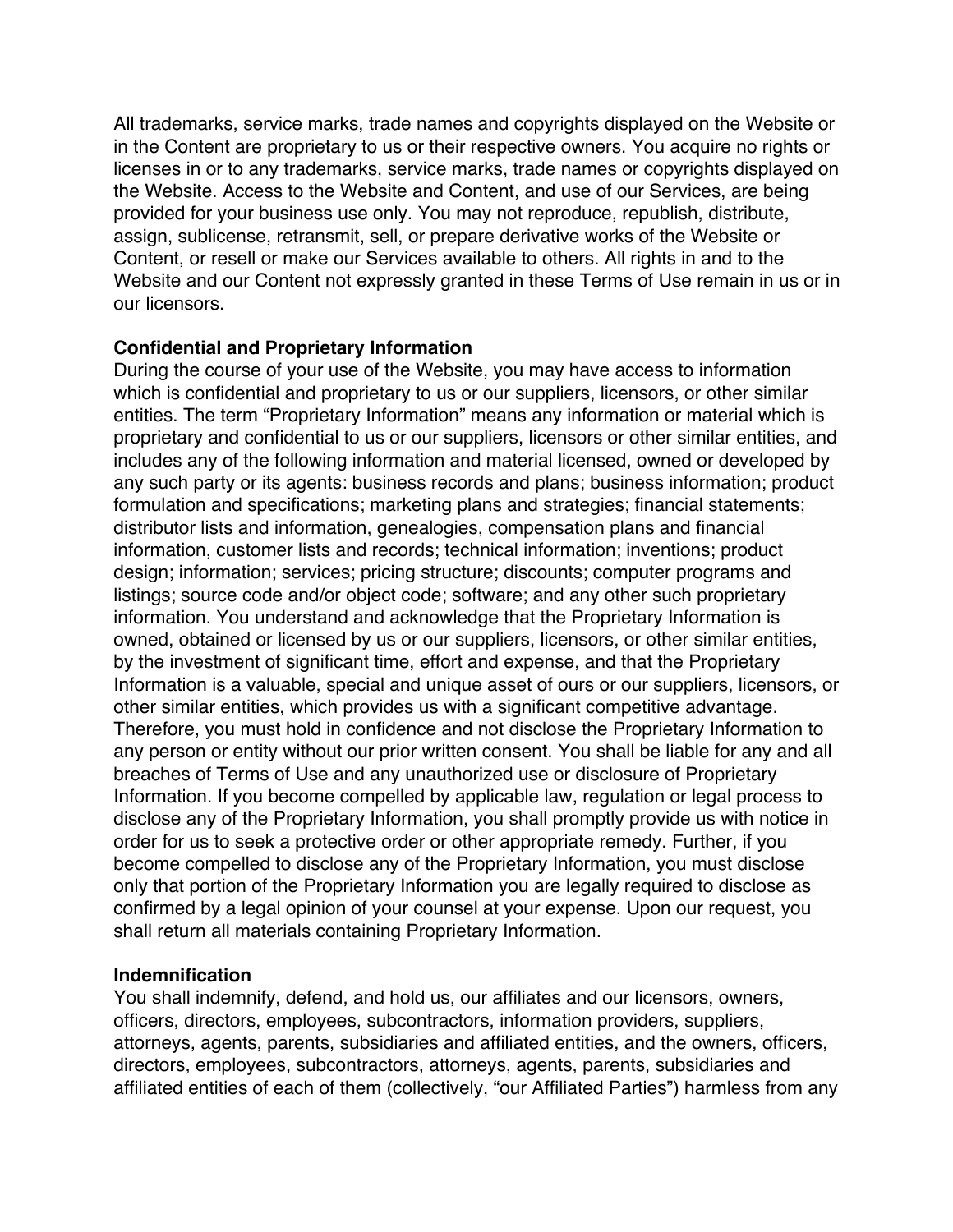liability, loss, claim, damages, suit, judgment, cost or expense, including, but not limited to, reasonable attorneys' fees, related to your (a) failure to comply with any of these Terms and Conditions or (b) use of the Website or Content. We have no duty to reimburse, defend, indemnify, or hold you harmless resulting from, relating to, or arising out of, these Terms and Conditions, the Website, or your access to or use of the Website or Content.

#### **Disclaimers**

WE MAKE NO REPRESENTATIONS ABOUT THE SUITABILITY, RELIABILITY, AVAILABILITY, TIMELINESS, AND ACCURACY OF THE WEBSITE, THE SERVICES OR THE CONTENT CONTAINED ON THE WEBSITE FOR ANY PURPOSE. TO THE MAXIMUM EXTENT PERMITTED BY APPLICABLE LAW, THE WEBSITE AND ALL SUCH CONTENT, SERVICES, SOFTWARE AND PRODUCTS ARE PROVIDED "AS IS," "WITH ALL FAULTS," AND "AS AVAILABLE." WE DISCLAIM ALL WARRANTIES, EXPRESS AND IMPLIED, ARISING OUT OF, OR IN CONNECTION WITH, THE WEBSITE, SERVICES AND CONTENT, INCLUDING, BUT NOT LIMITED TO, THE WARRANTIES OF NON-INFRINGEMENT, MERCHANTABILITY, AND FITNESS FOR A PARTICULAR PURPOSE AND THOSE ARISING BY LAW, STATUTE, USAGE OF TRADE OR COURSE OF DEALING AND ANY LIABILITY WITH REGARD TO THE WEBSITE, CONTENT AND SERVICES AND ANY ACTIONS RESULTING FROM YOUR PARTICIPATION IN ANY SERVICE.

YOUR USE OF THE WEBSITE, SERVICES AND CONTENT IS AT YOUR SOLE RISK. ALTHOUGH OUR CONTENT MAY BE UPDATED FROM TIME TO TIME, IT MAY BE OUT OF DATE AND/OR MAY CONTAIN INACCURACIES OR TYPOGRAPHICAL ERRORS. WE ARE NOT RESPONSIBLE FOR YOUR INABILITY OR FAILURE (FOR ANY REASON) TO ACCESS THE WEBSITE OR CONTENT OR OTHERWISE USE OR RECEIVE INFORMATION OR SERVICES FROM OR REGARDING THE WEBSITE, CONTENT, OR YOUR PURCHASES FROM US. WE DO NOT WARRANT THAT THE WEBSITE, PRODUCTS OR SERVICES WILL BE COMPATIBLE WITH ANY HARDWARE OR SOFTWARE SYSTEMS OR THAT THE WEBSITE OR ANY SERVICES WILL BE UNINTERRUPTED OR ERROR FREE. WE ARE NOT RESPONSIBLE OR LIABLE FOR MAINTAINING ANY CONSUMER DATA OR FOR THE DELETION, CORRUPTION, DESTRUCTION, DAMAGE, LOSS OR FAILURE OF ANY CONSUMER DATA OR FOR ANY THIRD PARTY ACCESS TO ANY CONSUMER DATA. WE MAKE NO WARRANTY OR REPRESENTATION AS TO THE LEVEL OF SUCCESS, IF ANY, INDIVIDUALS MAY ACHIEVE BY USING ANY OF OUR PRODUCTS OR SERVICES. INDIVIDUAL RESULTS MAY VARY AND DEPEND ON MANY FACTORS INCLUDING AN INDIVIDUAL'S SPECIFIC FINANCIAL SITUATION, EFFORTS AND ACTIONS. YOU SHOULD SEEK THE ADVICE OF QUALIFIED PROFESSIONALS SUCH AS AN ACCOUNTANT, ATTORNEY AND/OR PROFESSIONAL ADVISOR FOR SPECIFIC ADVICE FOR YOUR BUSINESS.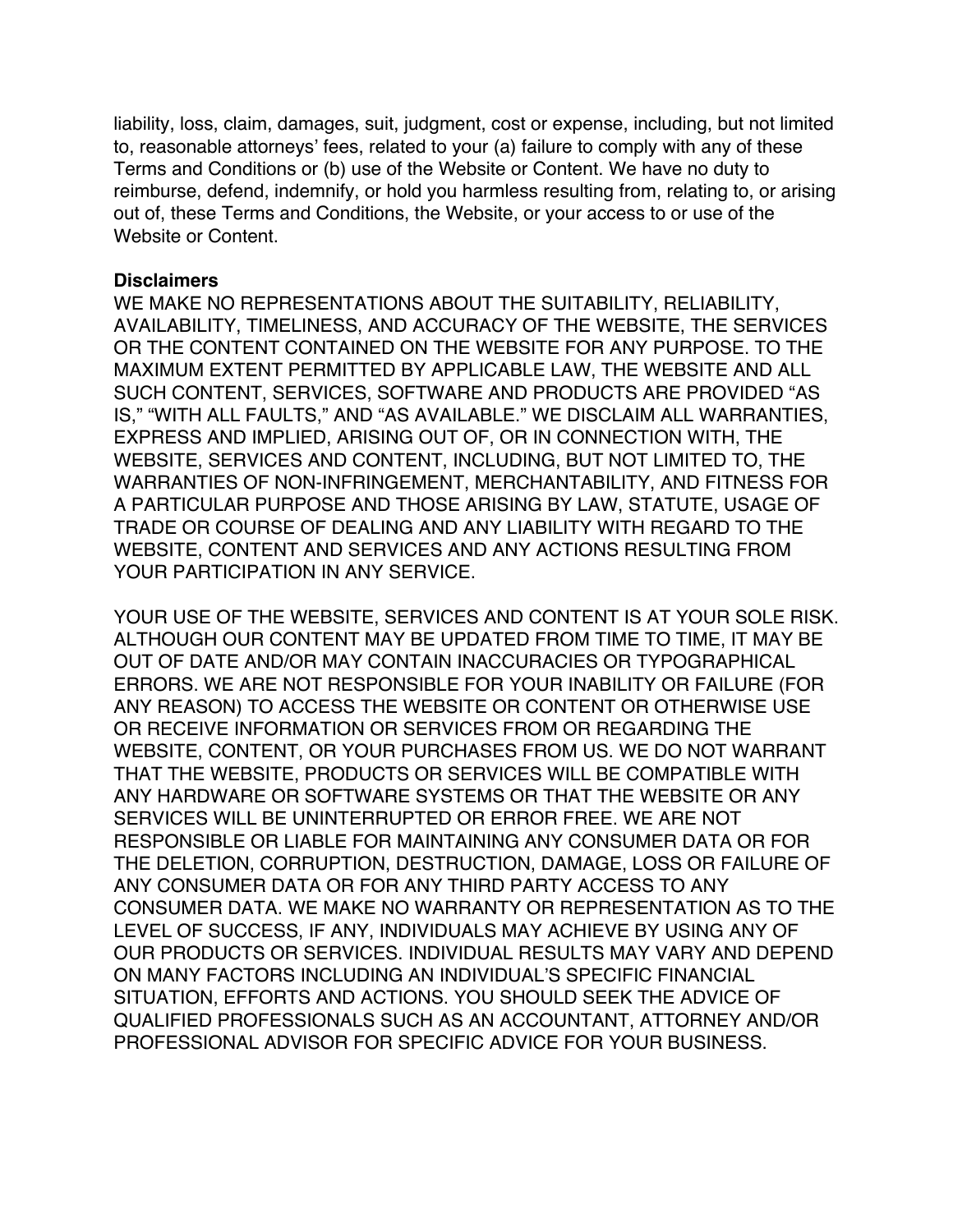FURTHER, WE AND OUR LICENSORS MAKE NO REPRESENTATION OR WARRANTIES THAT THE CONTENT OR THE SERVICES OR THE MATERIALS AND TECHNOLOGY AVAILABLE ON OR THROUGH THE WEBSITE ARE APPROPRIATE OR AVAILABLE FOR USE IN ALL GEOGRAPHIC LOCATIONS. IF YOU USE THE WEBSITE, THE SERVICES OR ANY MATERIALS OR TECHNOLOGY AVAILABLE ON OR THROUGH THE WEBSITE OUTSIDE THE UNITED STATES OF AMERICA, YOU ARE SOLELY RESPONSIBLE FOR COMPLIANCE WITH ALL APPLICABLE LAWS, INCLUDING WITHOUT LIMITATION, EXPORT AND IMPORT REGULATIONS OF OTHER COUNTRIES. NEITHER WE NOR ANY THIRD PARTY PROVIDERS, PARTNERS OR AFFILIATES WARRANT THAT SITE, ITS SERVERS OR ANY E-MAIL SENT FROM THE WEBSITE OR ANY THIRD PARTY PROVIDERS, PARTNERS OR AFFILIATES ARE FREE OF VIRUSES OR OTHER HARMFUL COMPONENTS.

#### **Use of Services**

By way of example, and not as a limitation, you agree that when using our Content, Services or any other portion of the Website, you will not:

(i) Modify, delete, decompile, disassemble or reverse engineer the Website, Content or Services in any way whatsoever; (ii) Defame, abuse, harass, stalk, threaten, or otherwise violate the legal rights (such as rights of privacy and publicity) of others; (iii) Use the Services except as expressly provided in these Terms of Use or publish, transmit, copy, reproduce, e-mail, post, upload, distribute, or disseminate (or use the Website or Content to do any of the foregoing with respect to) any inappropriate, profane, defamatory, infringing, obscene, indecent, or unlawful topic, name, material, or information; (iv) Upload files that contain software or other material protected by intellectual property laws (or by rights of privacy of publicity) unless you own or control the rights thereto or have received all necessary consents; (v) Upload files that contain viruses, corrupted files, or any other similar software or program that may damage the operation of another's computer; (vi) Advertise or offer to sell or buy any goods or services for any business purpose, unless such Service specifically allows such messages; (vii) Conduct or forward surveys, contests, pyramid schemes, chain letters, junk mail, spam, unsolicited e-mail, or any advertising, promotional, or unauthorized communication; (viii) Download any file posted by another user of a Service that you know, or reasonably should know, cannot be legally distributed in such manner; (ix) Falsify or delete any author attributions, legal or other proper notices or proprietary designations or labels of the origin or source of software, or other material contained in a file that is uploaded; (x) Restrict or inhibit any other user from using and enjoying the Services or any other portion of the Website or Content; (xi) Violate any code of conduct or other guidelines that may be applicable for any particular Service or any other portion of the Website or Content; (xii) Harvest or otherwise collect information about others, including, but not limited to, email addresses, without their prior, express, and written consent; (xiii) Violate any applicable laws, rules or regulations; (xiv) Use the Services if you are located in a country embargoed by the U.S. or are on the U.S. Treasury Department's list of Specially Designated Nationals; or (xv) Share your password, let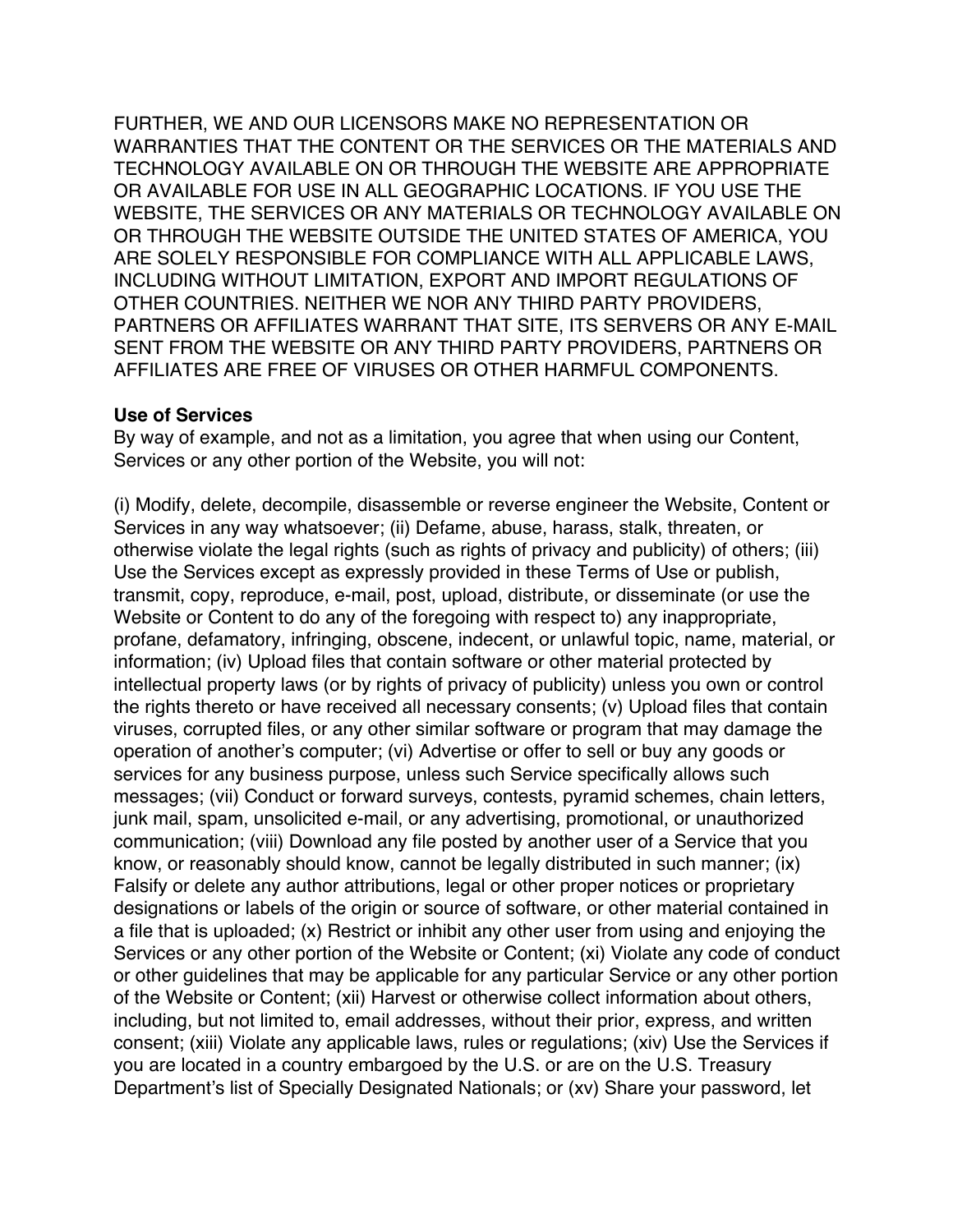anyone else access your account, or do anything else that might jeopardize the security of your account.

We have no obligation to monitor the Services, the Website or Content. However, we reserve the right to review materials posted to a Service and to remove any materials in our sole discretion. We assume no liability relating to our monitoring acts or omissions. We reserve the right at all times to disclose any information as necessary to satisfy any applicable law, rule, regulation, legal process, or governmental request, or to edit, refuse to post, or to remove any information or materials, in whole or in part, in our sole discretion. Materials uploaded to a Service may be subject to posted limitations on usage, reproduction, and/or dissemination. You are responsible for adhering to such limitations if you download the materials.

#### **Information Provided to Us**

Subject to the Privacy Policy, any and all information, data, sound, photographs, videos, and works of authorship that you provide to us, including all comments and suggestions (collectively "Visitor Generated Content"), you grant us a non-exclusive, transferable, assignable, sublicenseable, perpetual, irrevocable, worldwide, royalty-free, and fully paid-up license to use, possess, copy, distribute, sell, sublicense, disclose, display publicly, perform, modify, make, have made, import, export, and prepare derivative works of such Visitor Generated Content through multiple tiers of distribution in any and all media now known or hereafter invented. No compensation will be paid with respect to the use of your Visitor Generated Content, as provided herein. We are under no obligation to post or use any Visitor Generated Content you may provide and may remove any Visitor Generated Content at any time in our sole discretion. By posting, uploading, inputting, providing, or submitting your Visitor Generated Content, you represent and warrant that you own or otherwise control all of the rights to your Visitor Generated Content as described in this section including, but not limited to, all the rights necessary for you to provide, post, upload, input, or submit the Visitor Generated Content. You are legally responsible for all Visitor Generated Content uploaded, posted, or stored through your use of the Services.

Our Services may include bulletin board services, chat areas, news groups, forums, communities, personal web pages, calendars, and/or other messaging facilities designed to enable you to upload or distribute information, materials and other content, or to communicate with the public at-large or with a group. You are solely responsible for all information, images, graphics, data, text, files, links, software, messages, communications, and other materials (the "End User Content") that you (or someone using your account) publicly or privately publish, post, distribute, display, disseminate, or otherwise transmit via the Website. We do not control or necessarily screen or monitor the End User Content posted on the Website and, as such, we do not guarantee the accuracy, integrity, or quality of such End User Content. We reserve the right, in our sole and absolute discretion, to edit, delete, or record any End User Content appearing on the Website. You understand that entering or using the Website may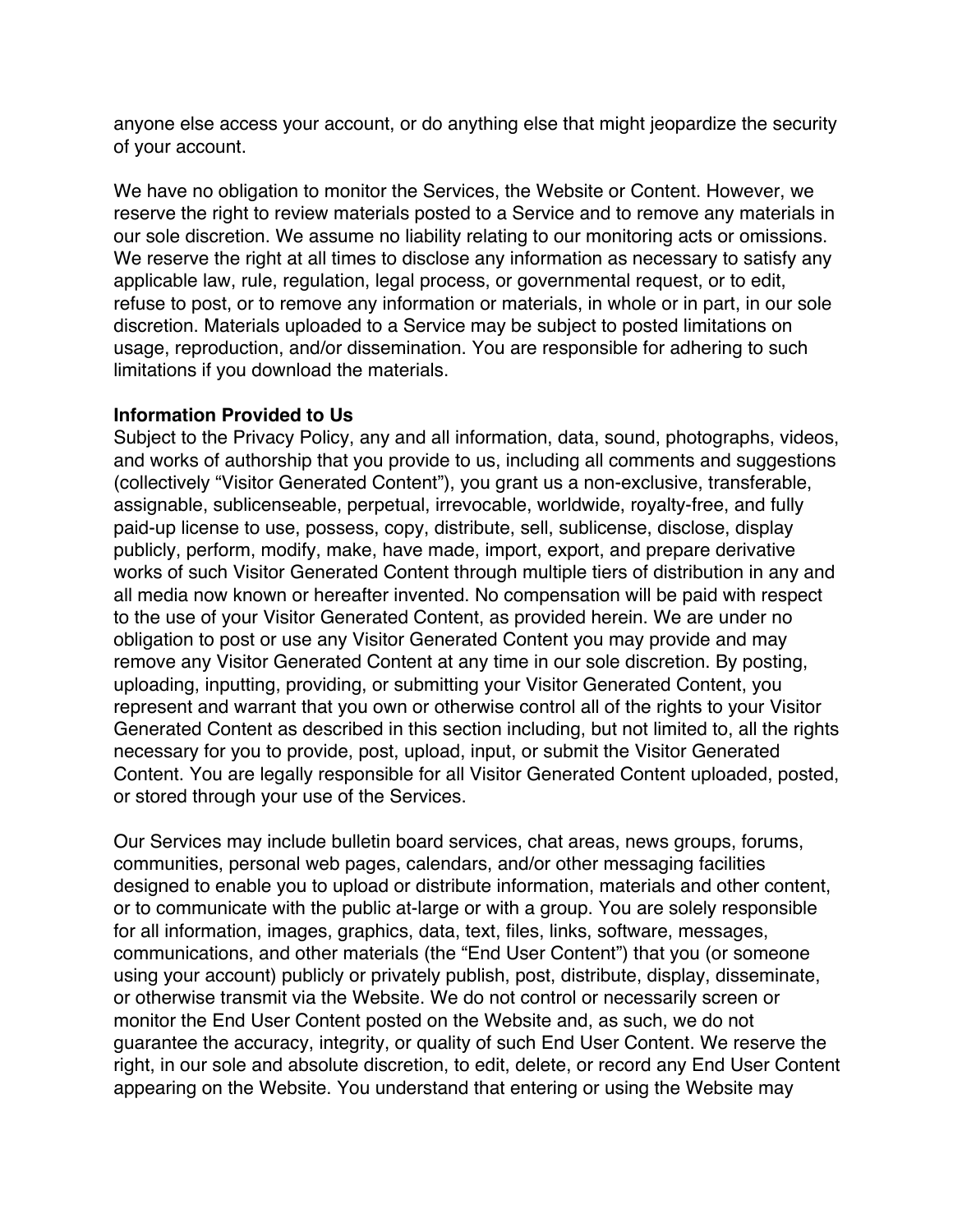expose you to End User Content that is offensive, indecent, or objectionable to you. You agree to use the Services only to post, send, and receive messages and material that are proper and related to the particular Service. You grant to us a limited non-exclusive, transferable, assignable, sub-licenseable, irrevocable, worldwide, royalty-free, and fully paid-up license to use, possess, copy, distribute, sell, sublicense, disclose, display publicly, perform, modify, make, have made, import, export, and prepare derivative works of the End User Content for purposes of providing to you the Services for which the End User Content was provided.

# **Special Notice Regarding Copyright Infringement**

You may not use our Services to infringe copyrights. We will attempt to terminate Service to anyone who we become aware is repeatedly using our Services in violation of copyright law. IT IS YOUR SOLE RESPONSIBILITY TO USE THE SERVICES IN COMPLIANCE WITH ALL APPLICABLE COPYRIGHT LAWS.

We reserve the right to take any and all action we deem appropriate if we become aware of conduct that we believe does not conform to the requirements of this policy, any agreement pursuant to which you use our Services or any software that utilizes them, these Terms of Use for the Website or applicable law.

# **Limitation of Liability**

TO THE MAXIMUM EXTENT PERMITTED BY LAW, WE AND OUR AFFILIATED PARTIES SHALL HAVE NO LIABILITY WHATSOEVER FOR YOUR USE OF ANY CONTENT OR OTHER INFORMATION OR SERVICE RELATED TO THE WEBSITE AND SHALL NOT BE LIABLE FOR ANY DIRECT, INDIRECT, SPECIAL, INCIDENTAL, OR CONSEQUENTIAL DAMAGES (INCLUDING, BUT NOT LIMITED TO, DAMAGES FOR LOSS OF BUSINESS, LOSS OF PROFITS, OR LITIGATION), (I) ARISING FROM ANY DECISION MADE OR ACTION TAKEN BY YOU IN RELIANCE UPON THE CONTENT OR OUR PRODUCTS OR SERVICES, (II) ARISING OUT OF OR IN ANY WAY CONNECTED WITH THE USE OR PERFORMANCE OF THE WEBSITE OR CONTENT, OR WITH THE DELAY OR INABILITY TO USE THE WEBSITE, CONTENT, OR RELATED SERVICES, OR FROM THE USE OR MISUSE OF ANY INFORMATION, SOFTWARE, PRODUCTS, SERVICES, RELATED GRAPHICS, AND CONTENT OBTAINED THROUGH THE WEBSITE, (III) ANY INCORRECT OR MISSING INFORMATION OR DATA, OR (IV) OTHERWISE ARISING OUT OR RESULTING FROM LOSS OF YOUR DATA OR INFORMATION, WHETHER BASED ON BREACH OF CONTRACT, BREACH OF WARRANTY, TORT (INCLUDING, BUT NOT LIMITED TO, NEGLIGENCE), OR OTHERWISE, EVEN IF ADVISED OF THE POSSIBILITY OF SUCH DAMAGES. WE ARE NOT RESPONSIBLE FOR INTERRUPTED, INACCESSIBLE OR UNAVAILABLE NETWORKS, SERVERS, SATELLITES, INTERNET SERVICE PROVIDERS, WEBSITES, OR OTHER CONNECTIONS, OR FOR MISCOMMUNICATIONS, FAILED, JUMBLED, SCRAMBLED, DELAYED, OR MISDIRECTED COMPUTER, TELEPHONE OR CABLE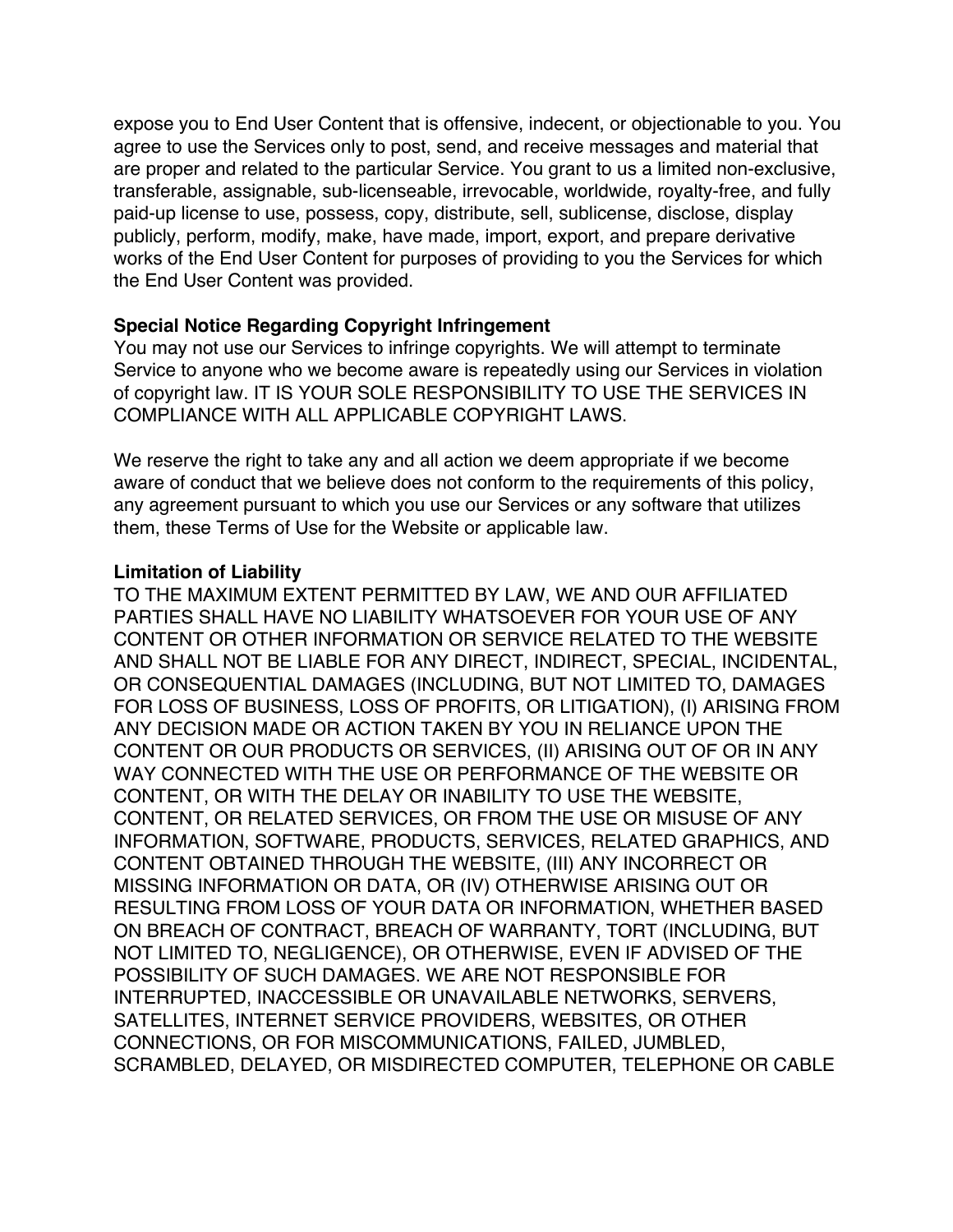TRANSMISSIONS, OR FOR ANY TECHNICAL MALFUNCTIONS, FAILURES OR DIFFICULTIES.

THE ABOVE LIMITATIONS AND EXCLUSIONS SHALL APPLY TO YOU TO THE FULLEST EXTENT THAT APPLICABLE LAW PERMITS, IN ALL ACTIONS OF ANY KIND, WHETHER BASED ON CONTRACT, TORT (INCLUDING, WITHOUT LIMITATION, NEGLIGENCE) OR ANY OTHER LEGAL OR EQUITABLE THEORY. ANY CLAUSE DECLARED INVALID SHALL BE DEEMED SEVERABLE AND NOT AFFECT THE VALIDITY OR ENFORCEABILITY OF THE REMAINDER OF THESE TERMS OF USE.

# **Links**

The Website may, from time to time, contain links to or reference third party websites, resources and advertisers (collectively, "Third Party Sites"). Your linking to such Third Party Sites is at your own risk. We are not responsible for the accuracy or reliability of any content, data, opinions, advice, statements, or other information made on the Third Party Sites. We do not investigate, monitor, or check such Third Party Sites for accuracy or completeness. We are not responsible for the availability of these Third Party Sites, nor are we responsible for the aesthetics, appeal, suitability to taste or subjective quality of informational content, advertising, products or other materials made available on or through such Third Party Sites. We are providing these links to you only as a convenience and may discontinue providing such links at any time in our sole discretion without notice to you. No endorsement of any third party content, information, data, opinions, advice, statements, goods, services or products is expressed or implied by any information, material or content of any Third Party Site contained in, referred to, included on, or linked from or to, the Website. If you decide to leave the Website and access these Third-Party Sites, you do so at your own risk. Under no circumstances shall we or any affiliated providers be held responsible or liable, directly or indirectly, for any loss, injury, or damage caused or alleged to have been caused to you in connection with the use of, or reliance on, any content, information, data, opinions, advice, statements, goods, services, or products available on such Third Party Sites. You should direct any concerns to the respective Third Party Site's administrator or webmaster. Any links to Third Party Sites do not imply that we are legally authorized to use any trademark, trade name, logo or copyright symbol displayed in or accessible through such links, or that any linked Third Party Site is authorized to use any trademark, trade name, logo or copyright symbol of ours.

# **Linking to Our Corporate Site**

If you are a American Labor Alliance Representative or American Labor Alliance Member-Associate, you are granted a limited, non-exclusive right to create a hypertext link to the Website from the self-replicating website we provide to you, provided such link is in compliance with these Terms of Use, the American Labor Alliance Agreement and our Policies and Procedures. You cannot create an impression that any subdomain on the Website is part of your website. This limited right may be revoked at any time.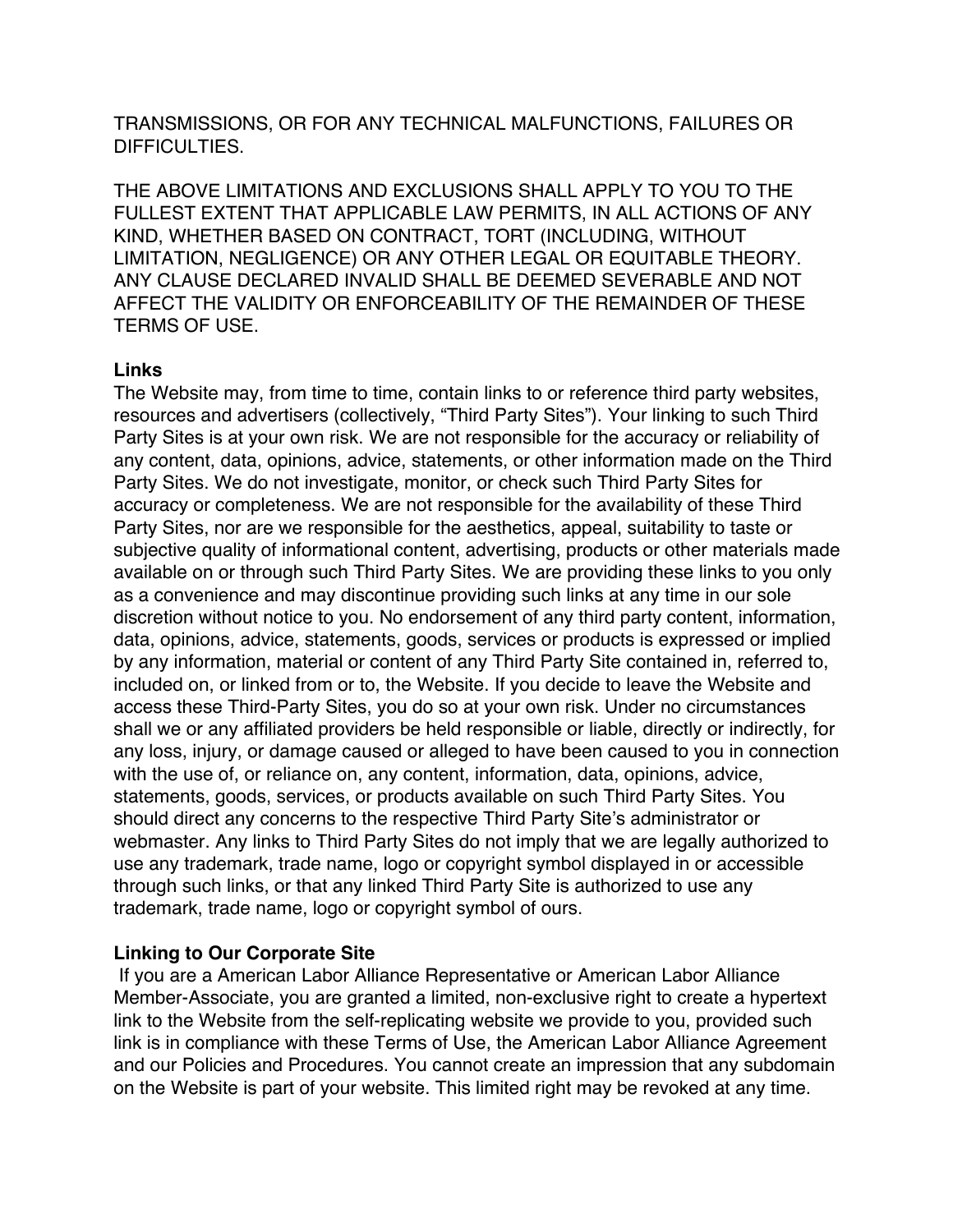#### **Modification**

We reserve the right, in our sole discretion, to change, modify, add, or remove portions of these Terms of Use at any time. You should read these Terms of Use periodically for changes. If you use the Website after we post changes to these Terms of Use, you will be deemed to have accepted the changed Terms of Use.

# **Governing Law**

These Terms of Use shall be governed by, and construed and enforced in accordance with, the laws of the State of California, without regard to conflicts of law principles. Any cause of action by you with respect to the Website must be instituted within two years after the cause of action arose or be forever waived and barred. Any legal action concerning these Terms of Use shall be brought in the state and federal courts located in Fresno County, California. The parties hereby consent to such jurisdiction and venue.

# **Relief Available for Violation**

In the event of an actual or threatened violation of these Terms of Use, these Terms of Use may be enforced by injunctive relief or specific performance without proof of actual damages but upon proof of all other requirements for the grant of such relief, in addition to any and all other available remedies.

# **Miscellaneous**

The provisions of these Terms of Use are severable, and in the event any provision of these Terms of Use is determined to be invalid or unenforceable, such invalidity or unenforceability shall not in any way affect the validity or enforceability of the remaining provisions. Our waiver of a breach of any provision of these Terms of Use by you shall not operate or be construed as a waiver by us of any subsequent breach by you.

This Section, and the provisions of these Terms of Use addressing disclaimers of representations and warranties, indemnity obligations, intellectual property and governing law, shall survive the termination of these Terms of Use.

These Terms of Use do not limit any rights or remedies that we or our suppliers, licensors, or other similar entities, may have under trade secret, copyright, patent, trademark or other laws. These Terms of Use, and our Privacy Policy, and any end user click-through agreements contained on the Website and, if you are an American Labor Alliance Representative or American Labor Alliance Member-Associate, your American Labor Alliance Agreement and the Terms and Conditions, constitute the entire agreement between us with respect to your use of the Website, and supersede all previous written or oral agreements. No waiver by either party of any breach or default hereunder shall be deemed to be a waiver of any preceding or subsequent breach or default. The section headings used herein are for convenience only and shall not be given any legal import. A printed version of these Terms of Use and of any notice given in electronic form shall be admissible in arbitration or any judicial or administrative